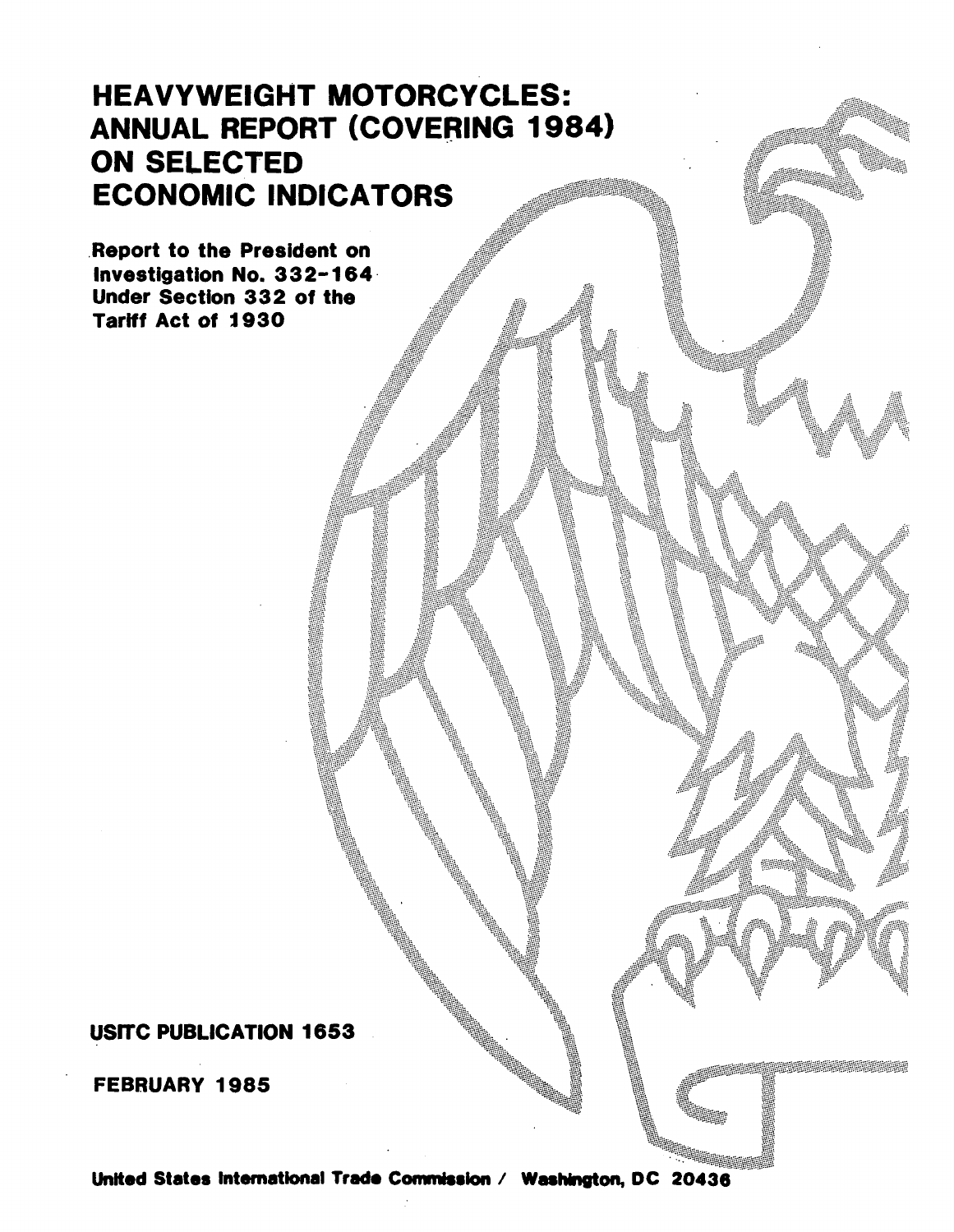## UNITED STATES INTERNATIONAL TRADE COMMISSION

 $\mathcal{L}^{\text{max}}$  ,  $\mathcal{L}^{\text{max}}$ 

### COMMISSIONERS

Paula Stern, Chairwoman Susan W. Llebeler, Vice Chairman. Alfred E. Eckes Seeley G. Lodwick David B. Rohr

This report was prepared principally by Jim McElroy, Deborah Ladomirak, and Diane Manifold Machinery and Equipment Division

> Office of Industries Vern Simpson, Acting Director

Address all communications to Kenneth R. Mason, Secretary to the Commission United States International Trade Commission Washington, DC 20436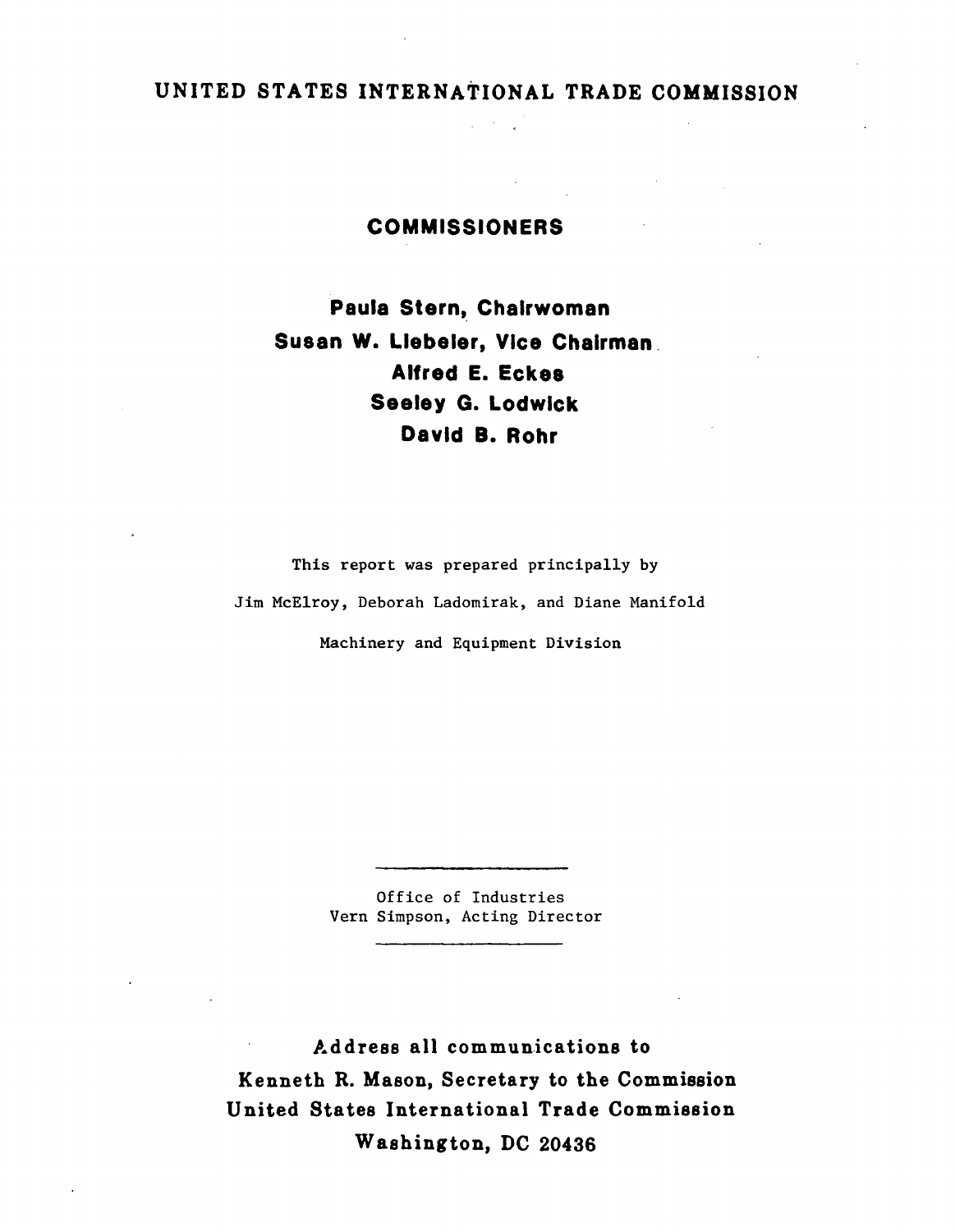#### **Highlights**

The following are highlights of the economic data collected on the heavyweight motorcycle industry for calendar year 1984, compared with data collected for calendar year 1983. Since virtually all data obtained by the Commission regarding the domestic heavyweight motorcycle industry are business confidential (even in the aggregate), little information concerning the domestic industry is available in the public report.

- o U.S. inventories of heavyweight motorcycles increased as of December 31, 1984, compared with December 31, 1983.
- o Unfilled orders as of December 31, 1984, however, declined somewhat when compared with December 31, 1983.
- o U.S. production capacity remained steady during the comparative periods, and capacity utilization increased.
- o Inventories of imported heavyweight motorcycles held by U.S. importers decreased from 94,629 units as of December 31, 1983 to 59,063 units as of December 31, 1984, or by 38 percent (table 1).
- o Inventories held by dealers of imported heavyweight motorcycles declined from 83,135 units as of December 31, 1983 to 66,769 units as of December 31, 1984, or by 20 percent (table 2).
- o The average net selling price of imported heavyweight motorcycles increased from \$3,415 during October-December 1983 to \$3,742 during October-December 1984 (table 3).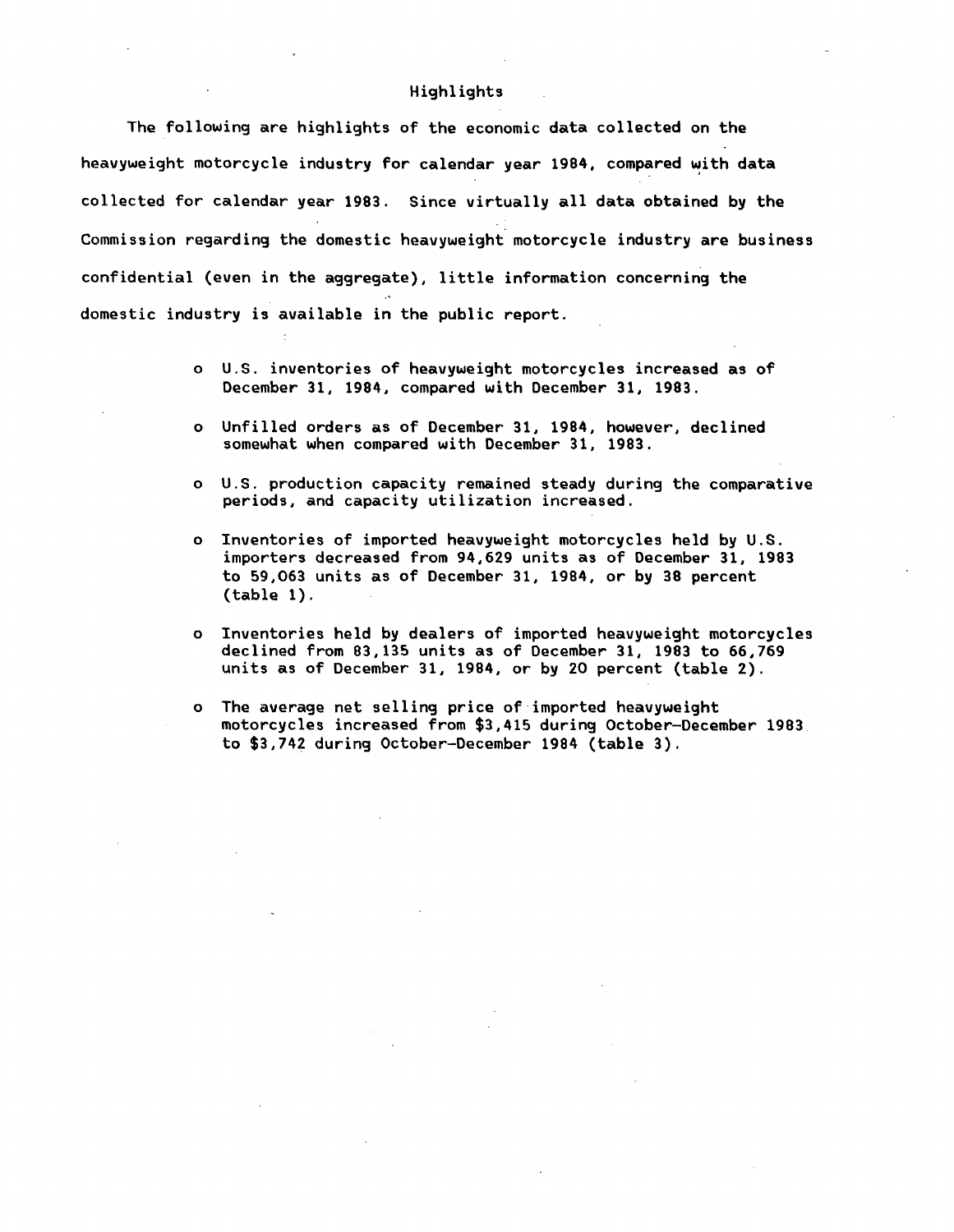$\mathcal{L}^{\mathcal{L}}(\mathcal{L}^{\mathcal{L}})$  and  $\mathcal{L}^{\mathcal{L}}(\mathcal{L}^{\mathcal{L}})$  and  $\mathcal{L}^{\mathcal{L}}(\mathcal{L}^{\mathcal{L}})$  $\label{eq:2.1} \frac{1}{\sqrt{2}}\int_{\mathbb{R}^3}\frac{1}{\sqrt{2}}\left(\frac{1}{\sqrt{2}}\right)^2\frac{1}{\sqrt{2}}\left(\frac{1}{\sqrt{2}}\right)^2\frac{1}{\sqrt{2}}\left(\frac{1}{\sqrt{2}}\right)^2\frac{1}{\sqrt{2}}\left(\frac{1}{\sqrt{2}}\right)^2.$ 

 $\label{eq:2.1} \mathcal{L}(\mathbf{Z}) = \mathcal{L}(\mathbf{Z}) = \mathcal{L}(\mathbf{Z}) = \mathcal{L}(\mathbf{Z}) = \mathcal{L}(\mathbf{Z}) = \mathcal{L}(\mathbf{Z}) = \mathcal{L}(\mathbf{Z}) = \mathcal{L}(\mathbf{Z}) = \mathcal{L}(\mathbf{Z}) = \mathcal{L}(\mathbf{Z}) = \mathcal{L}(\mathbf{Z}) = \mathcal{L}(\mathbf{Z}) = \mathcal{L}(\mathbf{Z}) = \mathcal{L}(\mathbf{Z}) = \mathcal{L}(\mathbf{Z}) = \mathcal{L}(\mathbf{Z}) = \mathcal$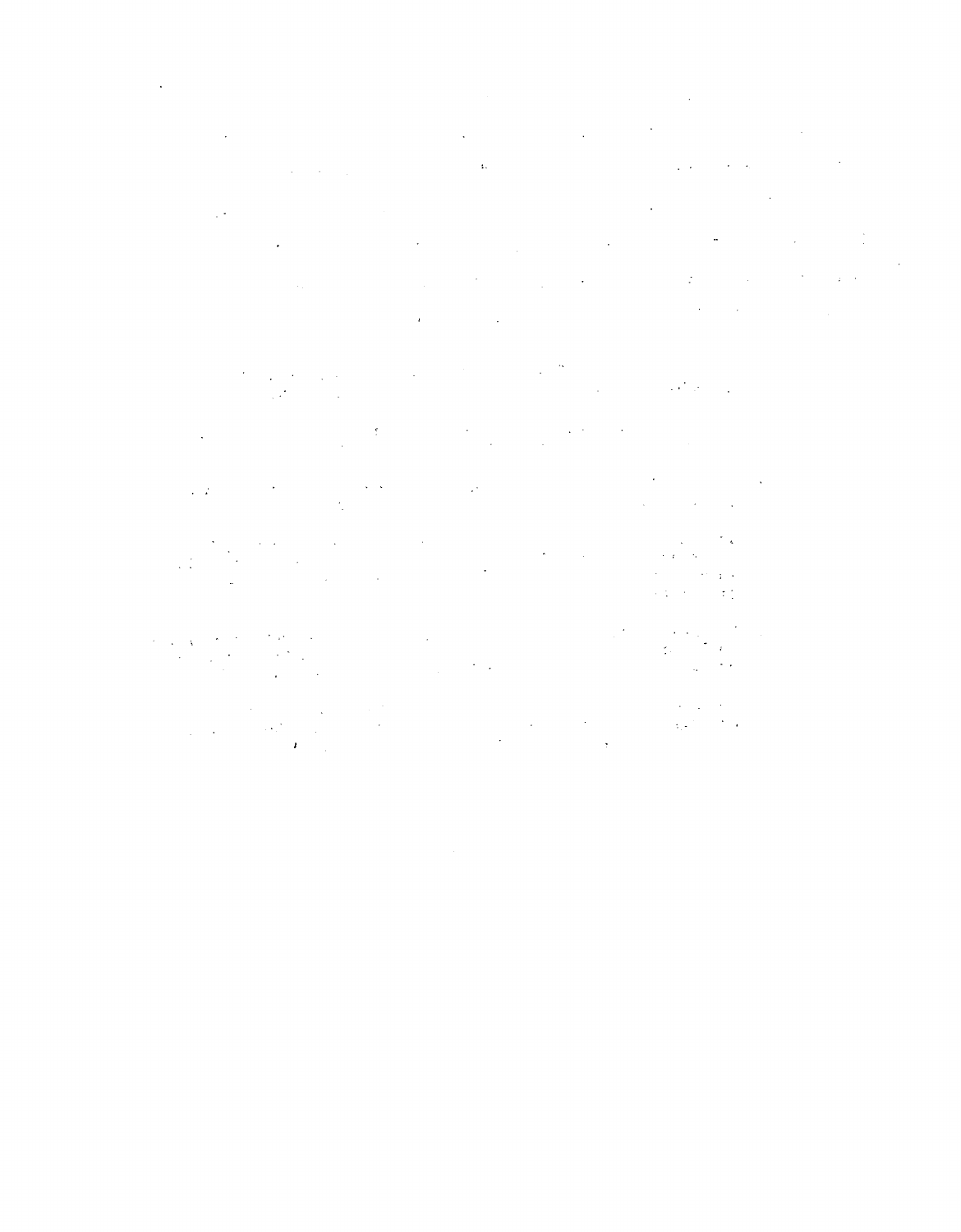Table 1.-Heavyweight motorcycles: U.S. importers' end-of-period inventories, by engine sizes, December 31, 1983, and December 31, 1984

| LII UILLUS                                                                  |                                 |                            |  |  |
|-----------------------------------------------------------------------------|---------------------------------|----------------------------|--|--|
| Item                                                                        | December 31, 1983               | December 31, 1984          |  |  |
| Over 700cc but not over 790cc-------<br>Over 790cc but not over 970cc------ | $56,016$ :<br>21,785:<br>16,828 | 29.401<br>15,559<br>14,143 |  |  |
| $Total$ $-$                                                                 | 94,629:                         | 59,063                     |  |  |

Source: Compiled from data submitted in response to questionnaires of the U.S. International Trade Commission.

Table 2.--Heavyweight motorcycles: Dealers' end-of-period inventories of imported motorcycles, by engine sizes, December 31, 1983, and December 31, 1984

| (In units)                           |                   |                   |  |  |
|--------------------------------------|-------------------|-------------------|--|--|
| Item                                 | December 31, 1983 | December 31, 1984 |  |  |
| Over 700cc but not over 790cc-       | 45.752:           | 32,153            |  |  |
| Over 790cc but not over 970cc------- | 13,147:           | 7.221             |  |  |
|                                      | 24,236:           | 27,395            |  |  |
| Total                                | 83.135:           | 66,769            |  |  |
|                                      |                   |                   |  |  |

Source: Compiled from data submitted in response to questionnaires of the U.S. International Trade Commission.

Table 3.--Heavyweight motorcycles: U.S. importers' average net selling prices, by engine sizes, October-December 1983, and October-December 1984

| Item                                                                    | October-           | $October-$       |
|-------------------------------------------------------------------------|--------------------|------------------|
|                                                                         | December 1983      | December 1984    |
| Over 700cc but not over 790cc-<br>Over 790cc but not over 970cc-------- | \$2,531:<br>3,564: |                  |
|                                                                         | 3,965<br>3,415     | \$3,742<br>3.742 |
|                                                                         |                    |                  |

Source: Compiled from data submitted in response to questionnaires of the U.S. International Trade Commission.

#### (In units)